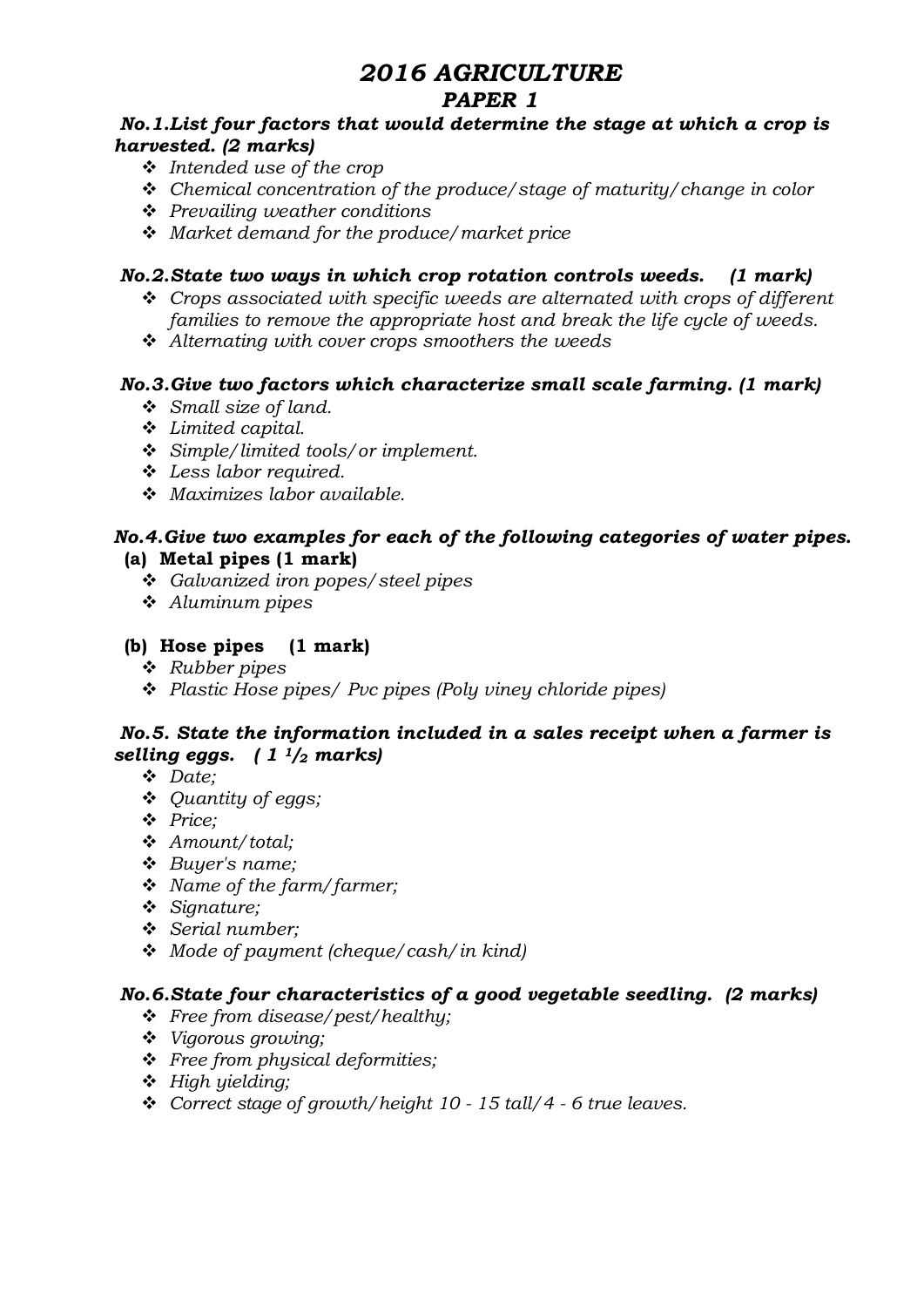## No.7. Name three forms of horticulture practiced in Kenya.  $(1\frac{1}{2})$  marks)

- $\div$  loriculture
- v pomoculture/pomology
- v Olericulture

#### No.8. State two mechanical methods of separating soil particles according to size, during soil analysis. 1 mark)

- $\div$  Using a sieve / sieve analysis.
- $\div$  Sedimentation method

#### No.9. List four disadvantages of mono cropping in crop production. (2 marks)

- $\div$  High risk of total less incase-of crop failure.
- \* Under utilization of some soil nutrients
- $\div$  Build up of crop pests and diseases/weeds.
- $\div$  Only specific mineral nutrients are absorbed / exhaustion of certain nutrients from the soil results in soil erosion in crops with poor ground coverage.
- $\div$  Faster spread of pests and diseases.

## No.10.State two reasons for practicing agro forestry on a

#### (a) river-bank (1 mark)

- $\div$  Stabilize river bank/control river bank erosion;
- Slow down speed of surface runoff;
- $\cdot$  Trap soil/debris in surface runoff;
- $\triangleleft$  Reduces risk of flooding;

## (b) steep slope (1 mark)

- $\stackrel{\cdot}{\bullet}$  Reduce speed of runoff;
- $\cdot \cdot$  Trap soil in erosive water;
- $\mathbf{\hat{P}}$  Tree roots bind and stabilize the soil/maintains soil structure;

#### No.11. Give three reasons for growing crops under optimum temperature conditions.  $(1<sup>1</sup>/2$  marks)

- \* Enhance seed germination/emergence;
- $\div$  Promote soil microbial activities:
- $\cdot$  Improve quality of crop products;
- $\triangleleft$  Enhance vigorous growth and development; or
- $\div$  Enhance high yields.

## No.12 .State four reasons for treating water for use on a farm. (2 marks)

- $\triangleleft$  Remove chemical impurities/softening of water
- $\cdot$  Kill disease causing organisms/kill germs/pathogens
- $\triangle$  Remove bad smells and taste
- $\triangleleft$  Remove impurities of solid particles

## No.13. Outline two ways of controlling damping off disease on vegetable seedlings in a nursery.(1 mark)

- v Reduce/remove shade
- $\cdot$  Thinning to reduce overcrowding
- $\triangleleft$  Reducing amount and frequency of watering
- $\div$  Spaying with copper fungicides / appropriate fungicides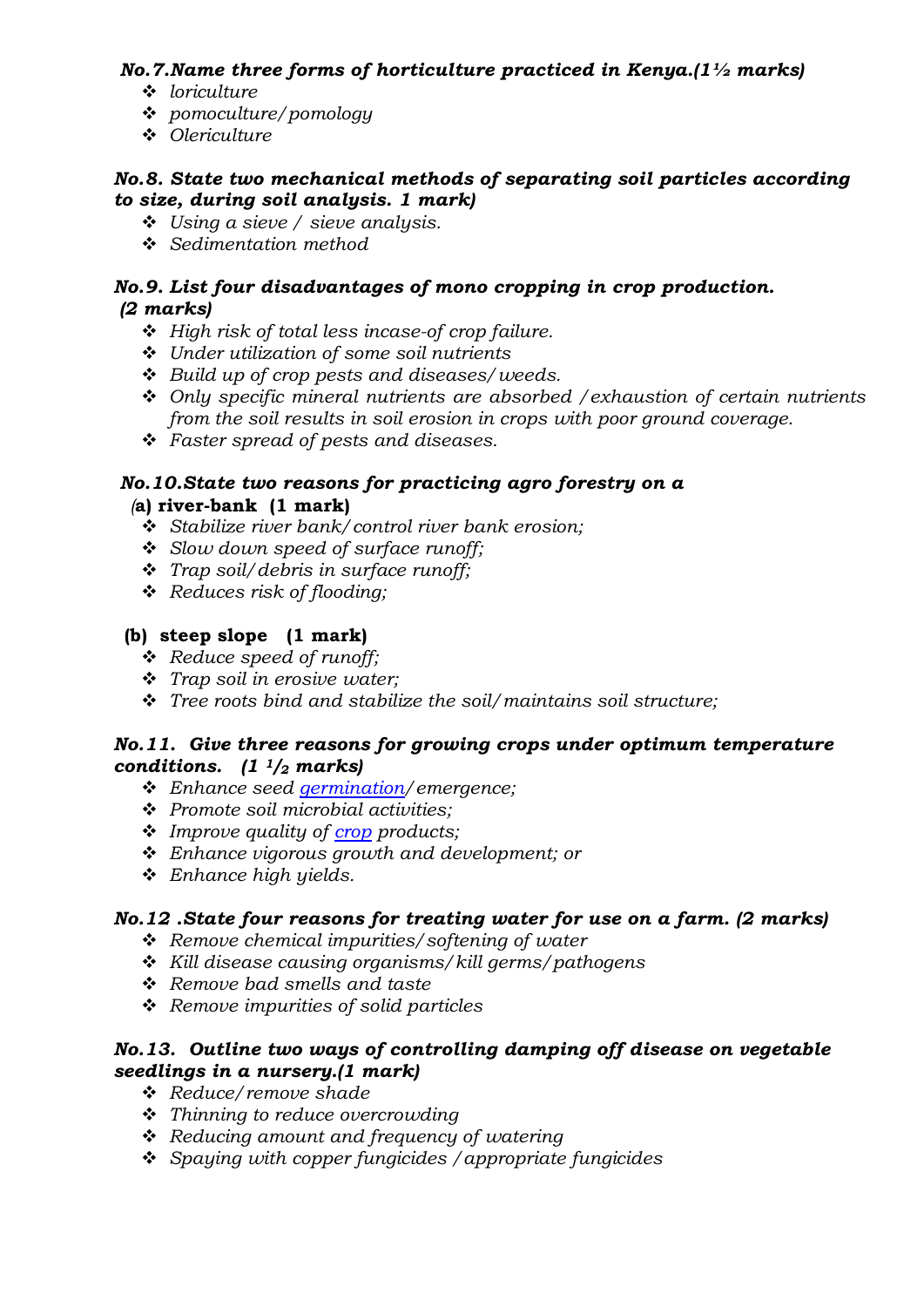# No.14.State four factors that affect the quality of farm-yard manure. (2 marks)

- $\div$  Types of animal used
- v *T*ype of feed eaten
- $\div$  Types of litter used
- $\triangleleft$  Age of farmyard manure
- v Method of storage
- $\div$  Species of animals from which the manure is obtained

# No.15.Distinguish between grading and standardization in agricultural marketing. (2 marks)

**Grading** - is the sorting of the produce into different lots each with the same characteristics market quality while **Standardization** is the establishment of uniformity in the quality and quantity of the product.

## No.16 'Give four disadvantages of broadcasting as a method of planting. (2 marks)

- $\div$  More seeds are used / seed wastage:
- $\div$  Lack of uniformity in land coverage / uneven land coverage;
- $\div$  Uneven planting depth / uneven germination / uneven growth;
- $\triangle$  Difficult to carry out subsequent operations such as weeding, spraying, harvesting;
- $\div$  Competition for nutrients, water, light leading to poor performance of the crop;
- $\triangle$  Difficult to establish correct plant population;
- $\div$  Difficult to Mechanise.

# No.17. State three practices which encourage soil erosion.  $(1\frac{1}{2})$  marks)

- $\triangle$  Over-cultivation, overstocking/overgrazing.
- $\triangle$  Deforestation/planting annual crops on steep slopes.
- $\div$  Burning of the vegetation.
- $\div$  Ploughing up and down the slope.

# No.18. Name two types of non-competitive markets. (1 mark)

- $\div$  Monopoly/monopolistic markets
- $\triangleq$  Oligopoly/Oligopolistic markets
- $\triangleq$  Monopsony/monopsonistic markets.

## No.19 .The diagram below shows crop establishment using a certain method of planting

The diagram below shows crop establishment using a certain method of planting. Study it carefully and then answer the questions that follow.

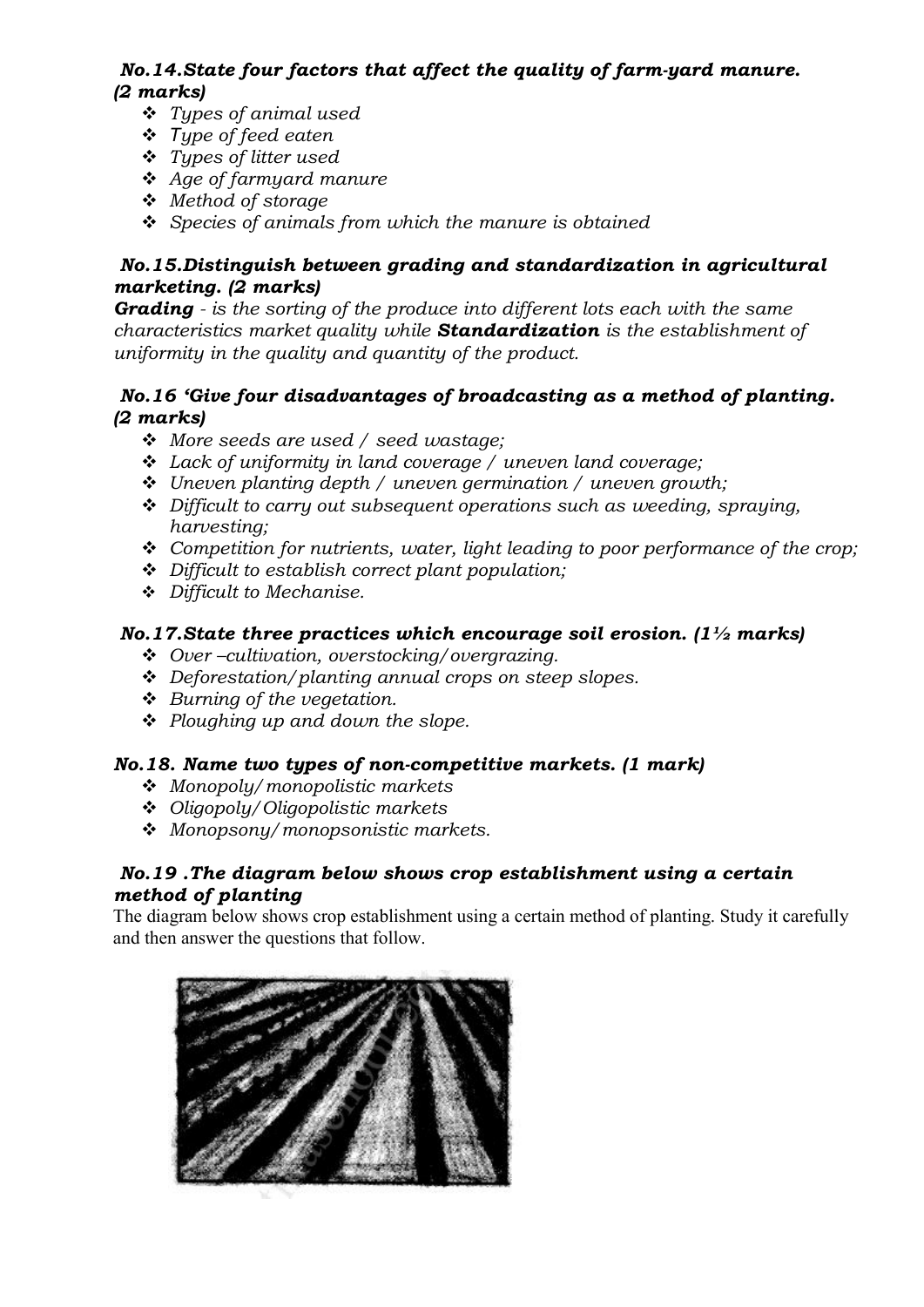## (a) Name the method of planting used for the crop. (1 mark)

 $\triangleleft$  Row planting

#### (b) State two advantages of the planting method used for the crop. (2 marks)

- $\div$  Operations can be mechanized
- v *E*asy to establish plant population
- v *U*se less planting materials compared to broadcasting
- v *E*easy to carry out cultural practices

#### (c) Explain two factors that determine the depth of planting. (2 marks)

- $\div$  Soil type: light soil requires deeper / greater depth
- $\div$  Soil moisture content: wet soils requires shallow depth;
- $\div$  Size of the seed: large seeds require greater depth
- $\cdot$  Types of germination: epigeal germination requires shallow depth

No.20.The diagram below illustrates a feature observed after digging the soil several meters deep. Study the diagram carefully and answer the questions that follow



# (a) Identify the feature that the diagram above represents in the study of soil. (1 mark)

 $\div$  soil profile

#### (b) Name the parts of the diagram labeled A, B and C.  $(1<sup>1</sup>/2$  marks) A.

 $\div$  Top soil

## B.

 $\triangleleft$  Sub soil

## C.

 $\div$  Substratum/weathered rocks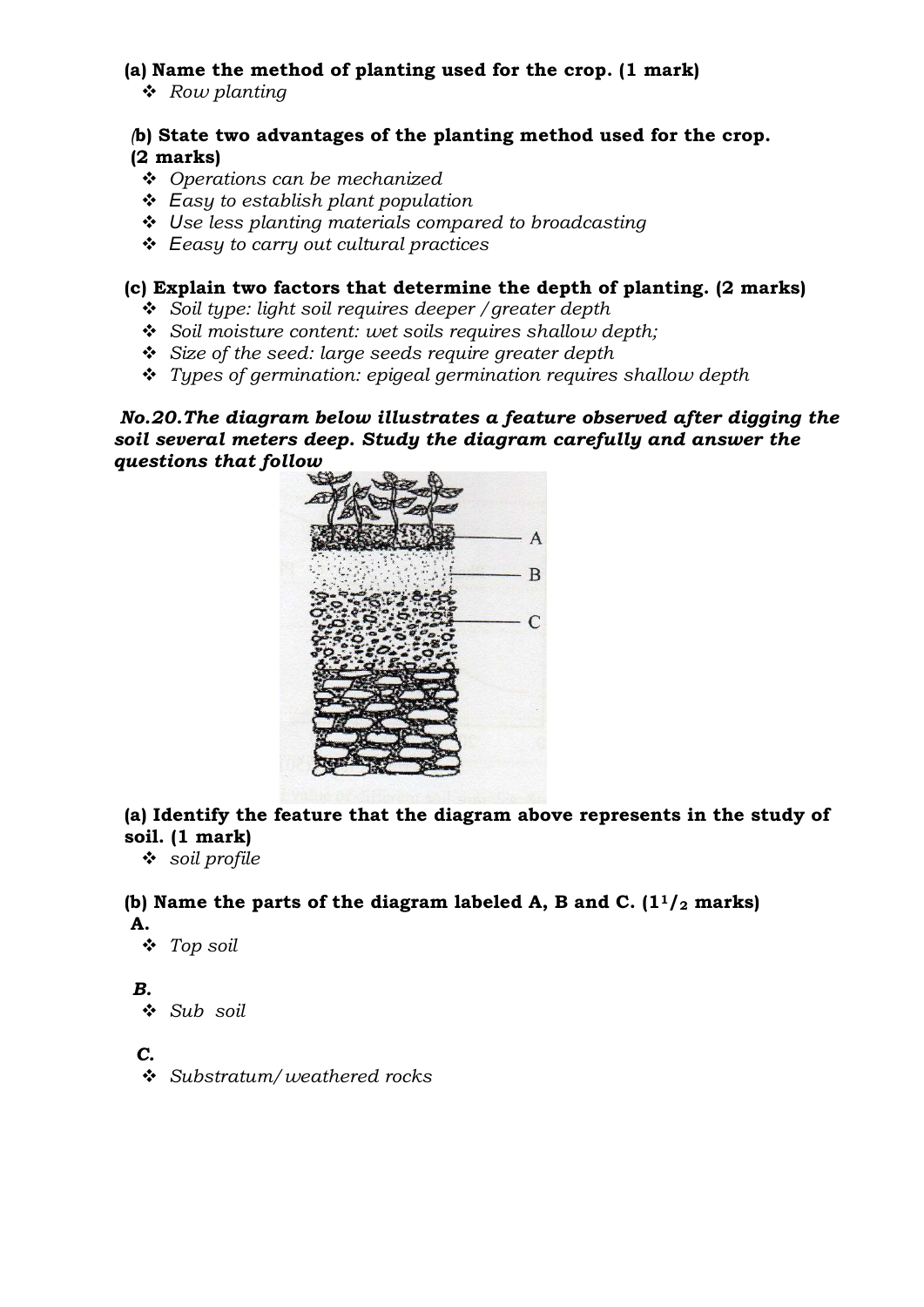#### (c) State two ways in which the knowledge of the above feature would be of benefit to a farmer. (2 marks)

- $\div$  Helps the farmer to choose appropriate crop to grow
- $\div$  Helps to determine depth of ploughing
- $\triangle$  Helps the farmer to determine the kind of foundations for farm structure

## No.21.Below is a graphical representation of a law in agricultural economics. Study the graph carefully and answer the questions that follow:



## (a) Identify the law illustrated by the graph.(1/2 mark)

- $\triangle$  Phase II
- $\div$  Each additional unit of fertilizer input leads to a lower increase in total ouput of maize than the previous unit of fertilizer O.W.T.T.F.

# (b) Explain how each additional unit of fertilizer input relates to the total output of maize in phases II and III.

#### Phase III (1 mark)

 $\triangle$  Each additional unit of fertilizer input leads to a decrease in total ouput of maize.

## (c) State the importance of the law identified in (i) above to the maize farmer. (1 mark).

 $\div$  Helps the fanner to identity the level of optimum fertilizer application in the production of maize. / To determine the highest level of maize and put O.W.T.T.E

# No.22.The following is a list of plant nutrients; copper, calcium, nitrogen, molybdenum, zinc,

phosphorous, carbon, sulphur, iron and magnesium. Which of the above plant nutrients are:

# (a)Macro-nutrients (1 mark)

- $\triangleleft$  Calcium;
- v Nitrogen;
- \* Phosphorous:
- v Carbon;
- $\triangleleft$  Sulphur;
- $%$  Magnesium.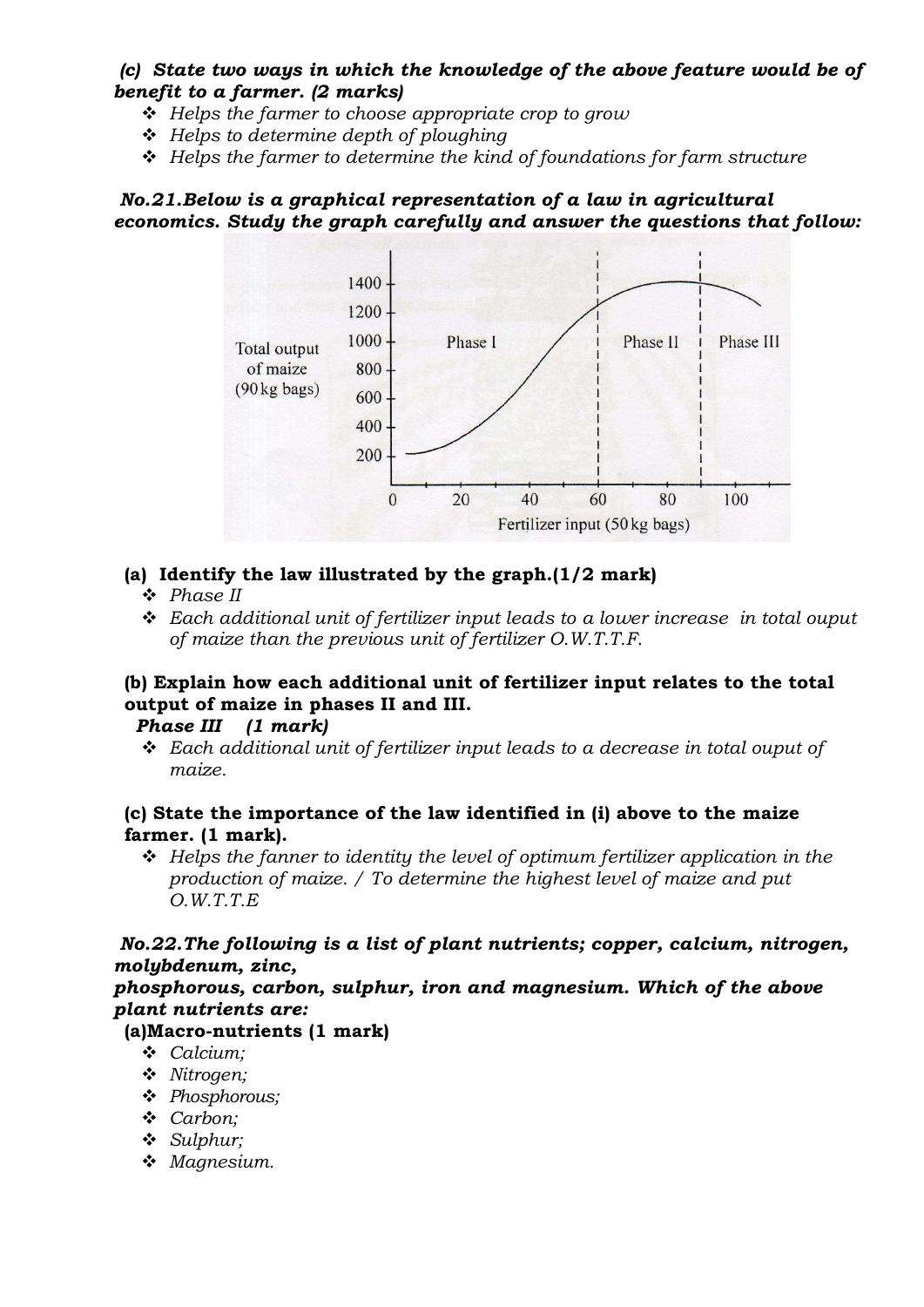#### (b)Micro-nutrients(1 mark)

- v Copper;
- $\bullet$  Molybdenum;
- $\div$  Zinc;
- $\cdot$  Iron.

## (c)Fertilizer elements(1 mark)

**❖** Nitrogen, Phosphrous & Potassium

#### (d)Liming elements(1 mark)

 $\div$  Calcium; Magnesium and Sulphur

#### No.23.The table below shows pH value of different soil samples. Study it and answer the questions that follow**.**

| Soil Sample    | pH value |
|----------------|----------|
| $\mathbf{S}_1$ | 3        |
| $\mathbf{S}_2$ | 4        |
| $S_3$          | 5        |
| S <sub>4</sub> | 6        |
| $S_5$          | 7        |
| $S_6$          | 8        |
| $S_7$          | 9        |
| $S_8$          | 10       |

#### (a) Which soil sample has the highest acidity?

v Sample S1

#### (b) State two ways in which the pH value of samples  $S_8$  can be lowered. (1 mark)

\* Application of acidic fertilizers: Accept S/A; ASN; DAP; MA

## (c) Which of the above soil samples is suitable for growing tea?  $\frac{1}{2}$  mark)

- $\bullet$  S<sub>2</sub>
- $\bullet$  S<sub>3</sub>
- $\ddot{\bullet}$  S<sub>4</sub>

#### PP1 No.24a.Outline the information contained in a purchase order. (5 marks)

- v Qualities of goods
- $\div$  Type of goods required
- v Date of order
- $\div$  Date within which the ordered goods should be delivered
- $\div$  Person who orders the goods
- $\div$  Person who authorized the order
- $\div$  Purchase order serial
- $\div$  Total cost amount/cost involved
- $\triangleleft$  Cost of the good cost of each good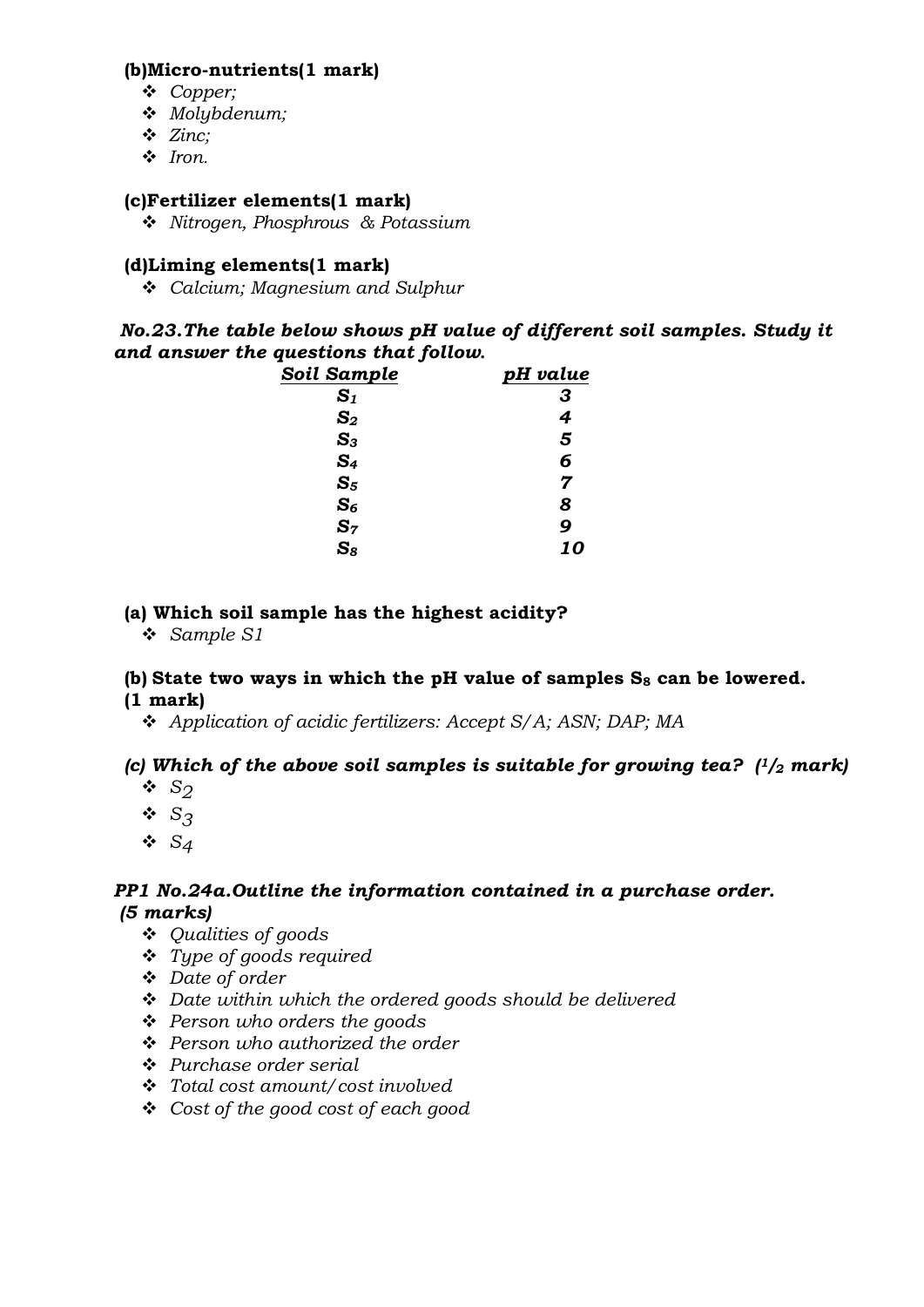## No.24.(b) Describe the harvesting of tea. (6 marks)

- $\triangleleft$  Leaves are picked selectively for the highest quality
- $\div$  Pluck top two leaves and the bud
- $\div$  Use a plucking stick to maintain the plucking table
- $\cdot$  Pluck at 5 7 days intervals in rains and 10 14 day in dry periods/ cold period.
- $\cdot$  Put plucked tea in woven baskets to facilitate air circulation/prevent fermentation
- $\triangleq$  Do not compress the leaves in these baskets to prevent heating up/browning.
- $\div$  Put plucked tea in cool and shaded place
- $\triangle$  Deliver to the factory on the same day

# No.24c'Explain the importance of irrigation in crop production.(5 marks)

- $\cdot$  Irrigation increases crop yields and ensure a steady supply of food throughout the year
- $\cdot$  Maximizes the utilization of resources e.g. in places where the soil is fertile but the water / rain is inadequate
- $\div$  Important for the reclamation of arid and semi-arid land.
- $\hat{\cdot}$  Provides a regular reliable and adequate supply of water in areas with little rainfall.
- $\div$  Source of employment in areas where it is used extensively.
- $\div$  Promotes crop production for the export market and therefore contributes to a country's revenue
- $\div$  Allows production of paddy rice
- $\triangleleft$  Allows growing of crops in green houses
- $\cdot \cdot$  Facilitates irrigation in crop production
- v Controls pests

# No.24d. Describe the role of magnesium in crop production. (4 marks)

- $\cdot$  Important in chlorophyll formation
- $\cdot \cdot$  Promotes the formation of fats and oils in crops eq soya beans, sunflower, ground nuts.
- $\triangleleft$  Aids in the absorption and translocation of phosphorous
- $\div$  Enhances the nitrogen fixing power of the legumes
- $\triangle$  Activates the synthesis and translocation of carbohydrates and proteins in plants.
- $\triangleleft$  Activates enzymes in crops.

# No.25a.Describe the effects of pests on maize in the field. (6 marks)

- $\div$  Some pests transmit crop diseases e.g. leaf hoppers.
- $\div$  Some pests eat the growing points causing retarded growth e.g. livestock, stalk, borers,wild animals.
- Some pests attack the fruits/lowering their quality / quantity e.g. birds, bollwarms.
- $\div$  Some pests eat the foliage/leaves reducing the surface area for photosynthesis.
- Some pests damage crop roots/causing wilting and death to the plants e.g. termites,rodents, wild pigs, stalk borer,
- Some pests pierce and suck sap from the plant depriving the plant of food e.g. aphids.
- $\div$  Some pests injure and cause wounds on the plant exposing it to secondary infections.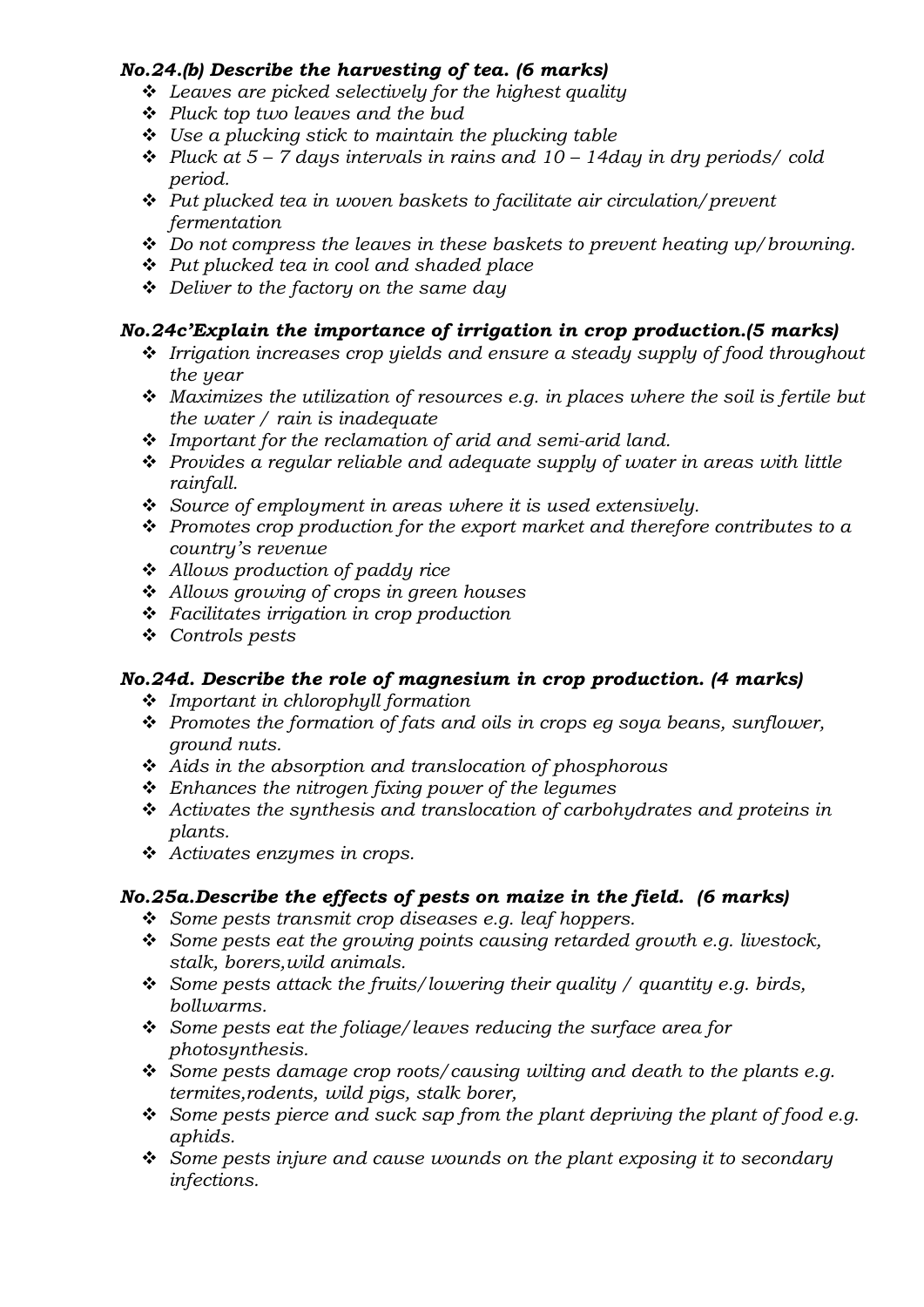# No.25.(b) (i)Describe the procedure of harvesting pyrethrum. (4 marks)

- v Pick flowers selectively
- $\div$  Pick flowers that have horizontal petals (ray florets) with 2-3 rows of disc florets open.
- $\ddot{\bullet}$  Use for fingers and the thumb
- $\div$  Pick by twisting the heads so that no stem is left attached.
- $\div$  Put the picked flowers in woven basket.

# (b) (ii)Explain the precautions that should be observed during the harvesting

# of pyrethrum. (3 marks)

- $\triangle$  Precautions observed during harvesting of pyrethrum
- $\div$  Pricking starts 3-4 months to maintain quality
- $\hat{\cdot}$  Picked flowers are put in woven baskets to allow ventilation and avoid fermentation of flowers.
- $\div$  Wet flowers should not be picked because they heat up and ferment
- $\div$  Picked flowers should not be compacted to avoid heating up and fermenting.
- $\cdot$  A suitable picking intervals/14-21 days is maintained to avoid harvesting overblown flowers.
- $\div$  Break the flower stalk to maintain quality

# No.25c.Describe the cultural methods of controlling soil erosion. (7 marks)

- $\triangle$  Contour farming: Cultivation and planting done across the slope helps in holding water thereby increasing infiltration and reducing runoff.
- $\div$  Mulching: covers the soil thereby reducing splash erosion/reduces speed of runoff.
- $\div$  Strip cropping alternating strips of crops that give good soil cover with those that give little soil cover controls movement of soil particles thereby helping in control of erosion.
- $\div$  Vegetated waterways: vegetation in waterways slows down run off/traps eroded soil particles Hereby preventing further erosion.
- $\triangleleft$  Afforestation/reafforestation trees, protect soil from splash erosion by atomising - raindrops/encourage water infiltration/protect soil from winds, which could detach and remove soil particles,
- $\cdot$  Inter-cropping crops which do not cover soil with crops that have good ground cover.
- $\triangleq$  Minimum tillage so as to maintain good soil structure/have a seed bed with rough surface such that .soil particles are not easily detached encourage water percolation
- $\triangleleft$  Cover cropping: establishing a crop that spreads over the surface of soil thereby protecting soil from effects of raindrops.
- v Grass strips filter strips are left between cultivated/cropped strips of land to reduced

# No.26a.(a)Explain eight cultural methods of soil and water conservation (8 marks)

- \* Grass/Filter strips:- reduce speed of flowing water/filter soil;
- ❖ Cover cropping: prevents surface flow/reduces impact of rain drops/prevents evapor ation/volatilization;
- \* Contour farming:creates ridges of soil which hold up water/reduce speed of run-off;
- $\cdot$  Mulching:- reduces impact of rain drops/prevents evaporation/surface run-off;